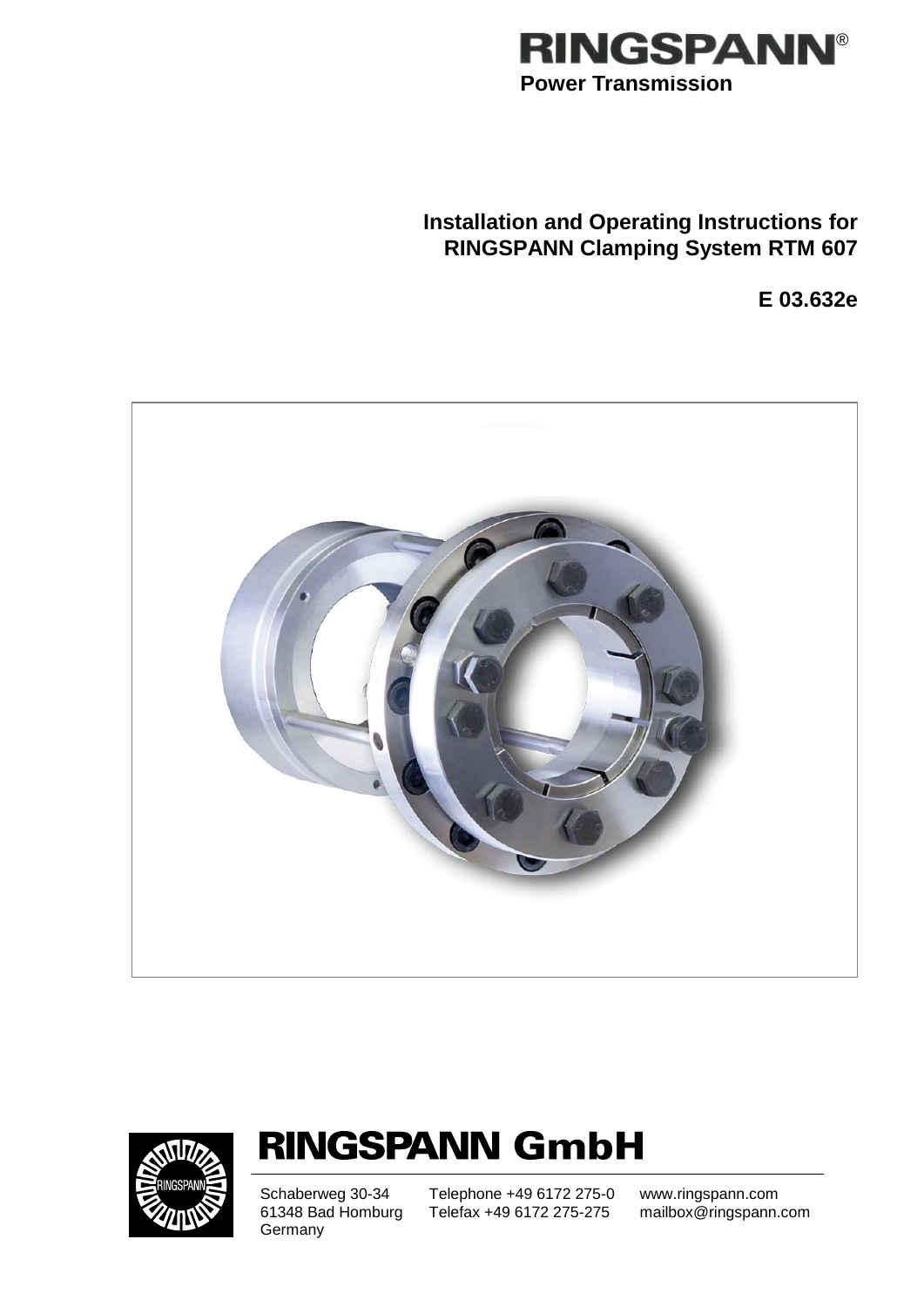| <b>RINGSPANN</b>  | Installation and Operating Instructions for<br><b>RINGSPANN Clamping System RTM 607</b><br>(and Cone Clamping Element RLK 607) |           |             |          | E 03.632e |
|-------------------|--------------------------------------------------------------------------------------------------------------------------------|-----------|-------------|----------|-----------|
| issue: 03.06.2014 | Version :11                                                                                                                    | drawn: Su | checked: Su | Pages: 8 | Page: 2   |

# **IMPORTANT**

Please read these instructions carefully before installing and operating the product. Your particular attention is drawn to the notes on safety.

These installation and operating instructions are valid on condition that the product meets the selection criteria for its proper use. Selection and design of the product is not the subject of these installation and operating instructions.

Disregarding or misinterpreting these installation and operating instructions invalidates any product liability or warranty by RINGSPANN; the same applies if the product is taken apart or changed.

These installation and operating instructions should be kept in a safe place and should accompany the product if it is passed on to others -either on its own or as part of a machine- to make it accessible to the user.

# **SAFETY NOTICE**

- Installation and operation of this product should only be carried out by skilled personnel.
- Repairs may only be carried out by the manufacturer or accredited RINGSPANN agents.
- If a malfunction is indicated, the product or the machine into which it is installed, should be stopped immediately and either RINGSPANN or an accredited RINGSPANN agent should be informed.
- Switch off the power supply before commencing work on electrical components.
- Rotating machine elements must be protected by the purchaser to prevent accidental contact.
- Supplies abroad are subject to the safety laws prevailing in those countries.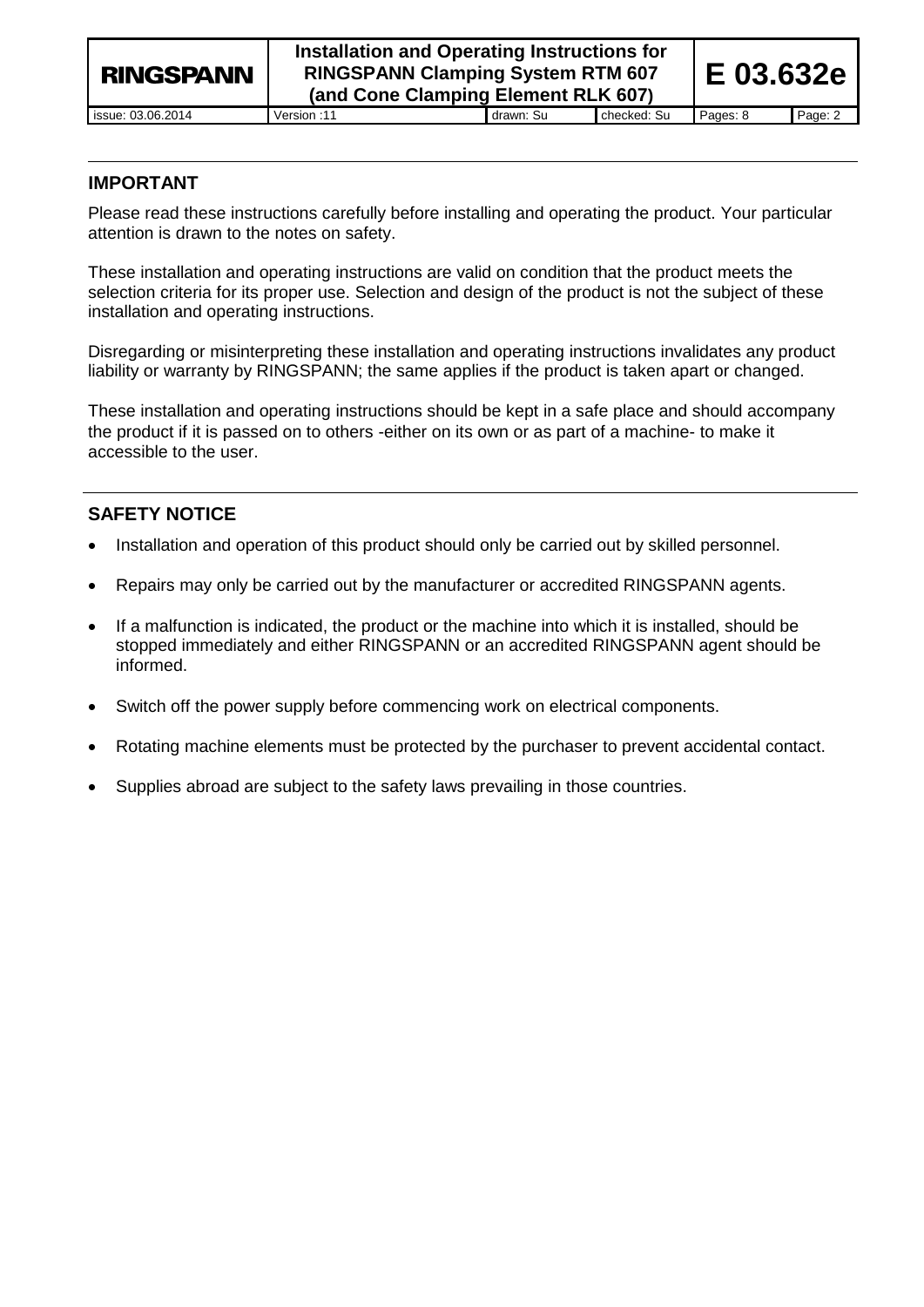### **Contents**

- **1. General Introduction**
- **2. Design and function / Parts list**

2.1 RLK 607 2.2 Centering bushing

- **3. Condition on delivery**
- **4. Installing the RINGSPANN Cone Clamping Element RLK 607 and the centering bushing**
- **5. Maintenance and dismantling**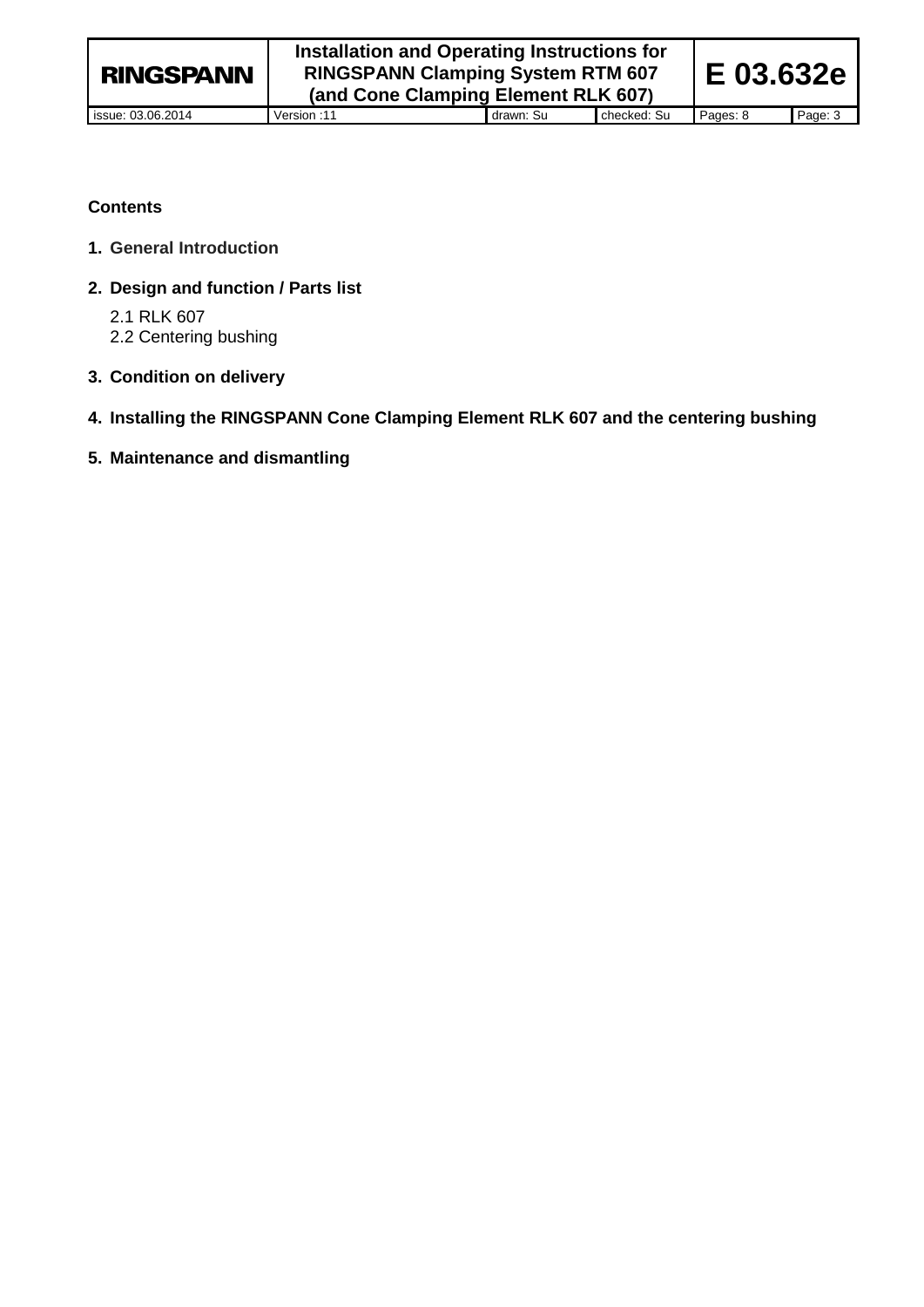| <b>RINGSPANN</b>  | Installation and Operating Instructions for<br><b>RINGSPANN Clamping System RTM 607</b><br>(and Cone Clamping Element RLK 607) |           |             | IE 03.632e |         |
|-------------------|--------------------------------------------------------------------------------------------------------------------------------|-----------|-------------|------------|---------|
| issue: 03.06.2014 | Version: 11                                                                                                                    | drawn: Su | checked: Su | Pages: 8   | Page: 4 |

### **1. General Introduction**

The RINGSPANN RTM 607 clamping system is used to connect an electric motor (with hollowbore rotor) to a shaft or hollow shaft. The RTM 607 clamping system consists of an RLK 607 cone clamping element ( pos. 1 to 6) and a centring bushing (pos.7) see fig. 2.1 and 2.2. The RLK 607 cone clamping element supports torque transmission between the shaft and the electric motor. The centring bushing supports the motor on side facing the RLK 607 in order to prevent unacceptable wobbling of the electric motor with torque support during operation.

### **2. Design and function**

### 2.1 RLK 607

The multiple-slot cone bushing (1) is affixed with screws (4) to the hollow-bore rotor of the motor. The cone ring (2) is fitted with screws (3) to the cone bushing (1). The radial forces generated by this configuration ensure friction-tight transmission of power between the shaft (or hollow shaft) and the cone bushing (1). The clamp connection is released by loosening the screws (3). In the event that the cone ring (2) does not separate from the cone bushing (1), the cone ring (2) can be released with the aid of the screws (5). The constructive design of the RLK 607 is shown in Fig. 2.1 or Fig. 2.2, depending upon the type, as indicated in Table 2.1 and 2.2.

### 2.2 Centering bushing

The centring bushing (7) centres and supports the electric motor on the left-hand side towards the shaft (or hollow shaft). The centring bushing is axially fixed by a step (diameter 153) and the cone clamping element.

| RTM 607-  | Part number  | Design as shown | Tightening torque | Tightening torque |
|-----------|--------------|-----------------|-------------------|-------------------|
|           |              | in Fig.         | for screws (3)    | for screws (4)    |
| 60/153g7  | 4220-060000- | 2.1             | 84 Nm             | 84 Nm             |
| 65/153g7  | 4220-065000- | 2.1             | 84 Nm             | 84 Nm             |
| 70/153g7  | 4220-070000- | 2.1             | 84 Nm             | 84 Nm             |
| 75/153g7  | 4220-075000- | 2.1             | 84 Nm             | 84 Nm             |
| 80/153g7  | 4220-080000- | 2.1             | 84 Nm             | 84 Nm             |
| 90/153g7  | 4220-090000- | 2.1             | 84 Nm             | 84 Nm             |
| 100/153g7 | 4220-100000- | 2.1             | 84 Nm             | 84 Nm             |
| 110/153g7 | 4200-110000- | 2.2             | 123 Nm            | 84 Nm             |
| 125/153g7 | 4220-125000- | 2.2             | 123 Nm            | 84 Nm             |
| 180/153g7 | 4220-180000- | 2.2             | 123 Nm            | 84 Nm             |
| 200/153g7 | 4220-200000- | 2.2             | 123 Nm            | 84 Nm             |
| 220/153g7 | 4220-220000- | 2.2             | 123 Nm            | 84 Nm             |

#### Table 2.1 Clamping System RTM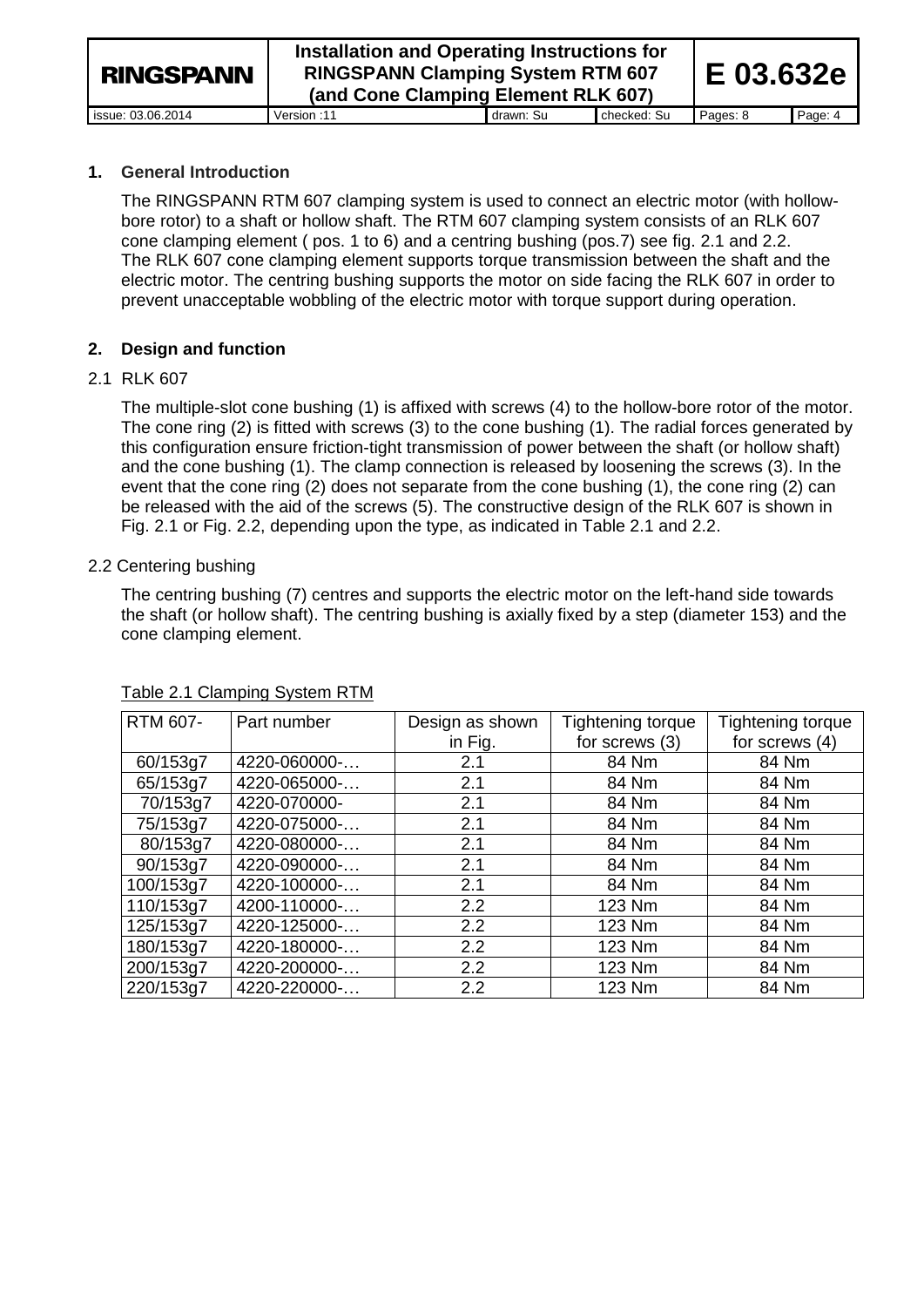| <b>RINGSPANN</b>  | Installation and Operating Instructions for<br><b>RINGSPANN Clamping System RTM 607</b><br>(and Cone Clamping Element RLK 607) |           |             | <b>E</b> 03.632e |         |
|-------------------|--------------------------------------------------------------------------------------------------------------------------------|-----------|-------------|------------------|---------|
| issue: 03.06.2014 | 11: Version                                                                                                                    | drawn: Su | checked: Su | Pages: 8         | Page: 5 |

# Table 2.2 Cone Clampimg Element RLK

| <b>RLK 607-</b> | Part number  | Design as shown | Tightening torque | Tightening torque |
|-----------------|--------------|-----------------|-------------------|-------------------|
|                 |              | in Fig.         | for screws (3)    | for screws (4)    |
| 60/153g7        | 4200-060707- | 2.1             | 84 Nm             | 84 Nm             |
| 65/153g7        | 4200-065707- | 2.1             | 84 Nm             | 84 Nm             |
| 70/153g7        | 4200-070707- | 2.1             | 84 Nm             | 84 Nm             |
| 75/153g7        | 4200-075707- | 2.1             | 84 Nm             | 84 Nm             |
| 80/153g7        | 4200-080707- | 2.1             | 84 Nm             | 84 Nm             |
| 85/153g7        | 4200-085707- | 2.1             | 84 Nm             | 84 Nm             |
| 90/153g7        | 4200-090707- | 2.1             | 84 Nm             | 84 Nm             |
| 100/153g7       | 4200-100707- | 2.1             | 84 Nm             | 84 Nm             |
| 105/153g7       | 4200-105707- | 2.1             | 84 Nm             | 84 Nm             |
| 110/153g7       | 4200-110707- | 2.2             | 123 Nm            | 84 Nm             |
| 125/153g7       | 4200-125707- | 2.2             | 123 Nm            | 84 Nm             |
| 135/153g7       | 4200-135707- | 2.2             | 123 Nm            | 84 Nm             |



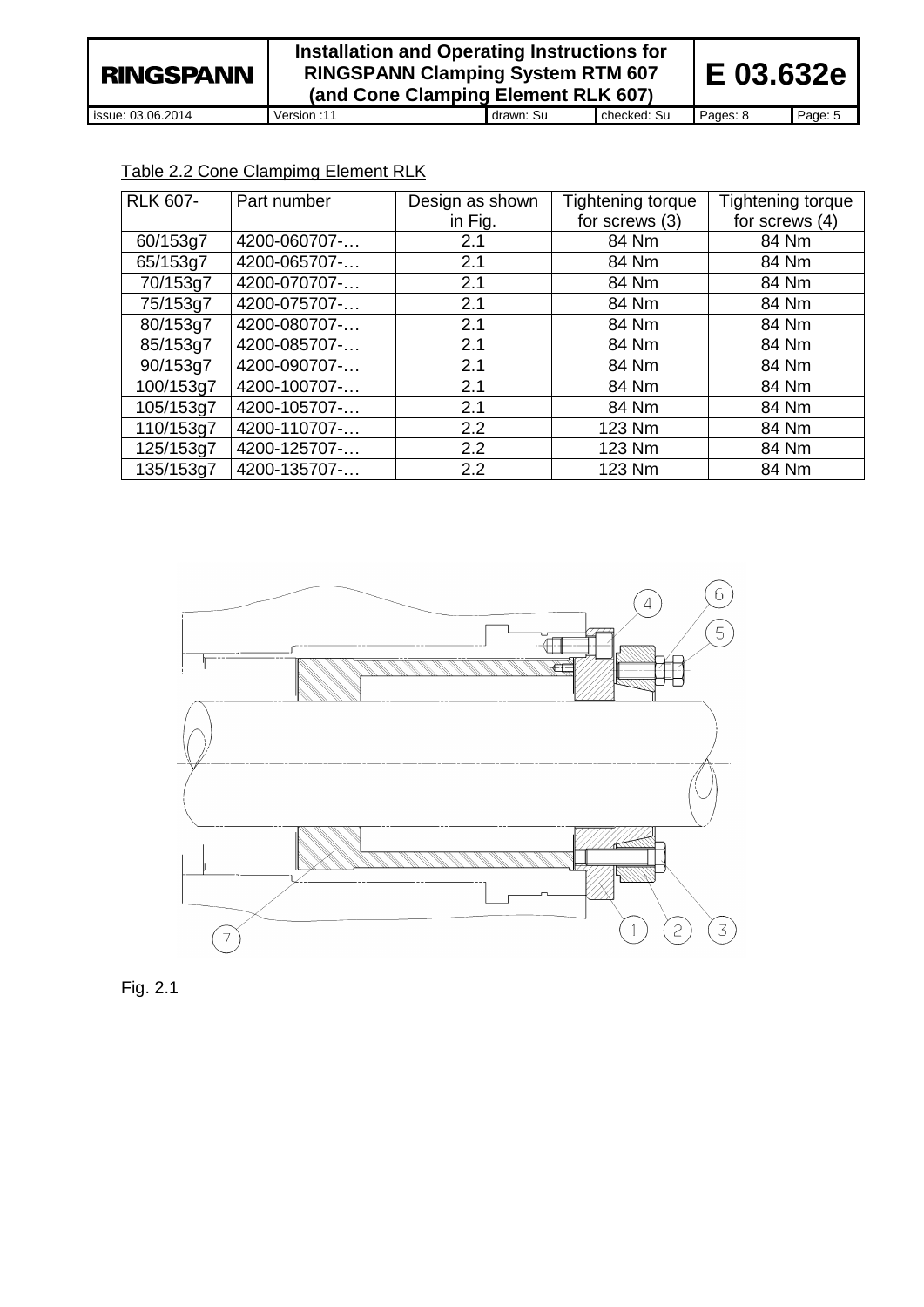| <b>RINGSPANN</b>  | Installation and Operating Instructions for<br><b>RINGSPANN Clamping System RTM 607</b><br>(and Cone Clamping Element RLK 607) |           |             | E 03.632e |         |
|-------------------|--------------------------------------------------------------------------------------------------------------------------------|-----------|-------------|-----------|---------|
| issue: 03.06.2014 | 11: Version                                                                                                                    | drawn: Su | checked: Su | Pages: 8  | Page: 6 |





# **3. Condition on delivery**

The RTM 607 clamping systemis delivered as shown in Fig. 2.1 or Fig. 2.2. represented with centring bushing. On supplies of the Cone Clamping Element RLK 607 the centring bushing does not belong to the scope of supply.

# **4. Installing the RINGSPANN RLK 607 Cone Clamping Element and the centring bushing**

- Remove the screws (3) and lay them aside.
- $\bullet$  Pull off the cone ring (2) and lay it aside.



# **Caution!**

Please ensure that the cone ring (2) and the cone bushing (1) are oiled only. friction-reducing lubricants for example with  $MoS<sub>2</sub>$  may not be used, as such lubricants can seep through the slots in the cone bushing (1) into the gap between the shaft and the cone bushing (1) and reduce torque transmission.

• Push the centring bushing (7) into the bored hole in the electric motor.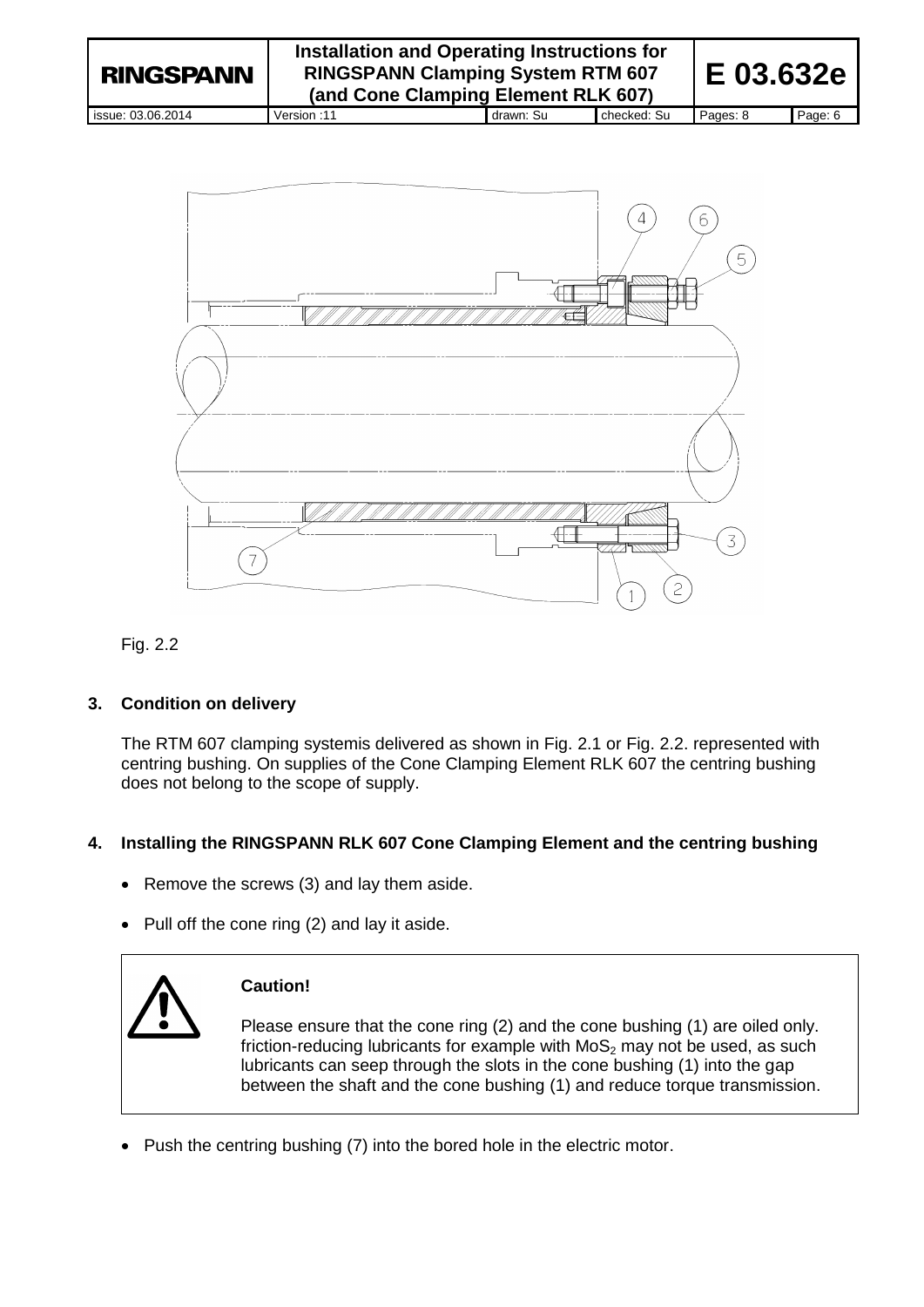| <b>RINGSPANN</b>  | Installation and Operating Instructions for<br><b>RINGSPANN Clamping System RTM 607</b><br>(and Cone Clamping Element RLK 607) | IE 03.632e |             |          |         |
|-------------------|--------------------------------------------------------------------------------------------------------------------------------|------------|-------------|----------|---------|
| issue: 03.06.2014 | Version: 11                                                                                                                    | drawn: Su  | checked: Su | Pages: 8 | Page: 7 |

 Attach the cone bushing (1) to the rotor with the screws (4). Tighten the screws with a torque spanner to the torque indicated in Table 2.1.



### **Please note!**

A hole ( $\varnothing$  10.5 mm) has been bored through the diameter of the cone bushing (1). The unit comprising the cone bushing and the motor rotor can be secured in proper alignment using this hole and a suitable tool (pin wrench).

- Push the cone ring (2) onto the cone bushing (1) and turn the screws (3) to the point at which a gap of 1 ... 3 mm remains between the screw heads and the cone ring (2). Make sure that the cone ring (2) sits loosely on the cone bushing and does not exert clamping pressure on it.
- Install the electric motor with the RLK 607 cone clamping element and centring bushing at the prescribed position on the shaft (or hollow shaft).
- Now clamp the cone ring  $(2)$  tightly to the cone bushing  $(1)$  with the screws  $(3)$ . Tighten all screws crosswise by hand at first (torque approx. ca. 5 ... 8 Nm). Check for concentric run between the shaft and the motor. Radial run-out deviation can be corrected by tightening the screws (3) accordingly.



# **Please note!**

Excessive tightening of one of the screws (3) "lifts" the electric motor away from the shaft at that point.

- Tighten the screws (3) one by one in clockwise manner with a torque spanner. Each screw may be tightened by no more than a quarter turn at once. Repeat this procedure with the torque spanner set at the torque value indicated in Table 2.1 until none of the screws turns.
- Check for concentric run between the shaft and the electric motor. If radial run-out deviation is excessive, loosen the screws (3) and repeat the tightening procedure, checking concentric run frequently as tightening progresses and correcting deviations by tightening the screws (3) accordingly.



# **Please note!**

Excessive tightening of one of the screws (3) "lifts" the electric motor away from the shaft at that point. If you get no good result by doing this, you have to ensure that the motor is centered to the shaft before tightening the screws (3).